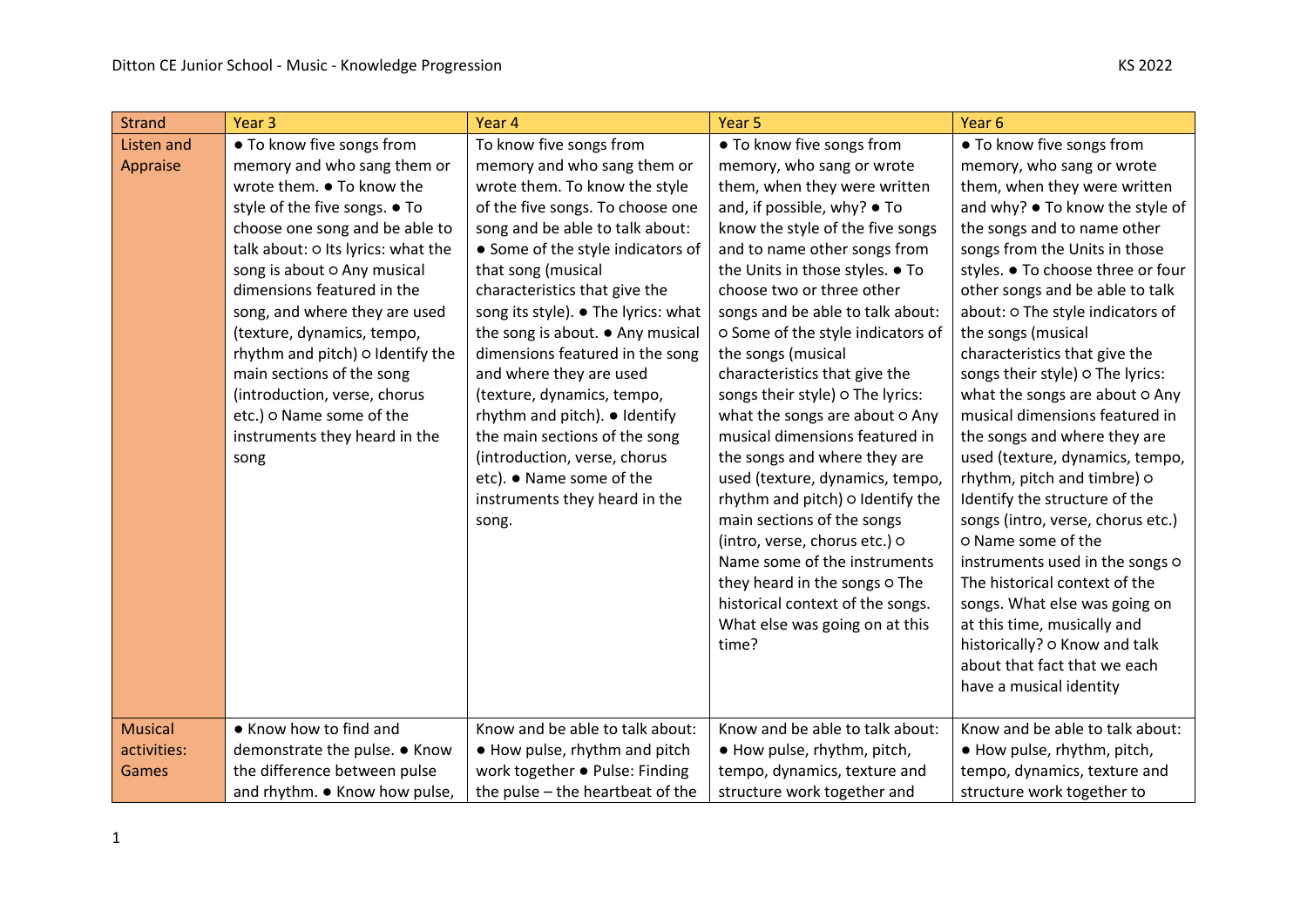|                                                         | rhythm and pitch work together<br>to create a song. ● Know that<br>every piece of music has a<br>pulse/steady beat. ● Know the<br>difference between a musical<br>question and an answer.                                                                                                                                                                                                     | music . Rhythm: the long and<br>short patterns over the pulse .<br>Know the difference between<br>pulse and rhythm . Pitch: High<br>and low sounds that create<br>melodies ● How to keep the<br>internal pulse · Musical<br>Leadership: creating musical<br>ideas for the group to copy or<br>respond to                                                                                                                                                                       | how they connect in a song $\bullet$<br>How to keep the internal pulse<br>• Musical Leadership: creating<br>musical ideas for the group to<br>copy or respond to                                                                                                                                                                                                                                                              | create a song or music ● How to<br>keep the internal pulse •<br>Musical Leadership: creating<br>musical ideas for the group to<br>copy or respond to                                                                                                                                                                                                                                                                                                                                                                                           |
|---------------------------------------------------------|-----------------------------------------------------------------------------------------------------------------------------------------------------------------------------------------------------------------------------------------------------------------------------------------------------------------------------------------------------------------------------------------------|--------------------------------------------------------------------------------------------------------------------------------------------------------------------------------------------------------------------------------------------------------------------------------------------------------------------------------------------------------------------------------------------------------------------------------------------------------------------------------|-------------------------------------------------------------------------------------------------------------------------------------------------------------------------------------------------------------------------------------------------------------------------------------------------------------------------------------------------------------------------------------------------------------------------------|------------------------------------------------------------------------------------------------------------------------------------------------------------------------------------------------------------------------------------------------------------------------------------------------------------------------------------------------------------------------------------------------------------------------------------------------------------------------------------------------------------------------------------------------|
| <b>Musical</b><br>activities:<br><b>Singing</b>         | To know and be able to talk<br>about: • Singing in a group can<br>be called a choir . Leader or<br>conductor: A person who the<br>choir or group follow . Songs<br>can make you feel different<br>things e.g. happy, energetic or<br>sad • Singing as part of an<br>ensemble or large group is fun,<br>but that you must listen to each<br>other . To know why you must<br>warm up your voice | To know and be able to talk<br>about: ● Singing in a group can<br>be called a choir . Leader or<br>conductor: A person who the<br>choir or group follow . Songs<br>can make you feel different<br>things e.g. happy, energetic or<br>sad • Singing as part of an<br>ensemble or large group is fun,<br>but that you must listen to each<br>other • Texture: How a solo<br>singer makes a thinner texture<br>than a large group . To know<br>why you must warm up your<br>voice | • To know and confidently sing<br>five songs and their parts from<br>memory, and to sing them with<br>a strong internal pulse. • To<br>choose a song and be able to<br>talk about: O Its main features O<br>Singing in unison, the solo, lead<br>vocal, backing vocals or rapping<br>o To know what the song is<br>about and the meaning of the<br>lyrics o To know and explain the<br>importance of warming up your<br>voice | • To know and confidently sing<br>five songs and their parts from<br>memory, and to sing them with<br>a strong internal pulse. • To<br>know about the style of the<br>songs so you can represent the<br>feeling and context to your<br>audience ● To choose a song<br>and be able to talk about: O Its<br>main features o Singing in<br>unison, the solo, lead vocal,<br>backing vocals or rapping o To<br>know what the song is about<br>and the meaning of the lyrics o<br>To know and explain the<br>importance of warming up your<br>voice |
| <b>Musical</b><br>activities:<br>Playing<br>instruments | To know and be able to talk<br>about: ● The instruments used<br>in class (a glockenspiel, a<br>recorder)                                                                                                                                                                                                                                                                                      | To know and be able to talk<br>about: ● The instruments used<br>in class (a glockenspiel, recorder<br>or xylophone). ● Other<br>instruments they might play or                                                                                                                                                                                                                                                                                                                 | To know and be able to talk<br>about: ● Different ways of<br>writing music down - e.g. staff<br>notation, symbols . The notes<br>C, D, E, F, G, A, $B + C$ on the<br>treble stave ● The instruments                                                                                                                                                                                                                           | To know and be able to talk<br>about: ● Different ways of<br>writing music down - e.g. staff<br>notation, symbols . The notes<br>C, D, E, F, G, A, B + C on the<br>treble stave ● The instruments                                                                                                                                                                                                                                                                                                                                              |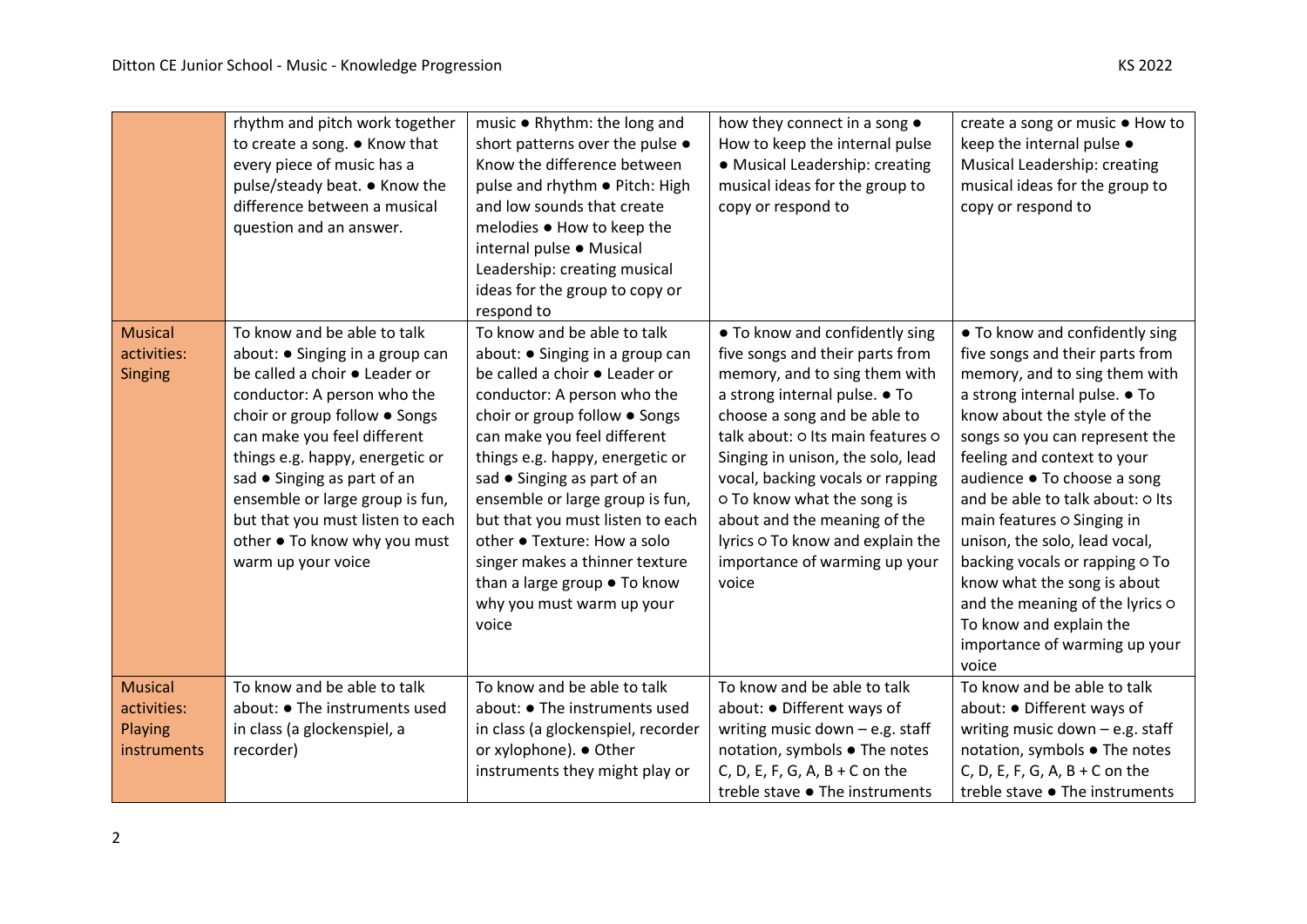|                                                |                                                                                                                                                                                                                                                                                                                                                                                                                                                                     | be played in a band or orchestra<br>or by their friends.                                                                                                                                                                                                                                                                                                                                                                                                                                                                                                                           | they might play or be played in<br>a band or orchestra or by their<br>friends                                                                                                                                                                                                                                                                                                                                                                                                                                                                                                                                                             | they might play or be played in<br>a band or orchestra or by their<br>friends                                                                                                                                                                                                                                                                                                                                                                                                                                                                                                                                                                                  |
|------------------------------------------------|---------------------------------------------------------------------------------------------------------------------------------------------------------------------------------------------------------------------------------------------------------------------------------------------------------------------------------------------------------------------------------------------------------------------------------------------------------------------|------------------------------------------------------------------------------------------------------------------------------------------------------------------------------------------------------------------------------------------------------------------------------------------------------------------------------------------------------------------------------------------------------------------------------------------------------------------------------------------------------------------------------------------------------------------------------------|-------------------------------------------------------------------------------------------------------------------------------------------------------------------------------------------------------------------------------------------------------------------------------------------------------------------------------------------------------------------------------------------------------------------------------------------------------------------------------------------------------------------------------------------------------------------------------------------------------------------------------------------|----------------------------------------------------------------------------------------------------------------------------------------------------------------------------------------------------------------------------------------------------------------------------------------------------------------------------------------------------------------------------------------------------------------------------------------------------------------------------------------------------------------------------------------------------------------------------------------------------------------------------------------------------------------|
| <b>Musical</b><br>activities:<br>Improvisation | To know and be able to talk<br>about improvisation: $\bullet$<br>Improvisation is making up your<br>own tunes on the spot . When<br>someone improvises, they make<br>up their own tune that has<br>never been heard before. It is<br>not written down and belongs<br>to them<br>• To know that using one or<br>two notes confidently is better<br>than using five . To know that if<br>you improvise using the notes<br>you are given, you cannot make<br>a mistake | To know and be able to talk<br>about improvisation: $\bullet$<br>Improvisation is making up your<br>own tunes on the spot . When<br>someone improvises, they make<br>up their own tune that has<br>never been heard before. It is<br>not written down and belongs<br>to them.<br>• To know that using one or<br>two notes confidently is better<br>than using five . To know that if<br>you improvise using the notes<br>you are given, you cannot make<br>a mistake • To know that you<br>can use some of the riffs you<br>have heard in the Challenges in<br>your improvisations | To know and be able to talk<br>about improvisation: $\bullet$<br>Improvisation is making up your<br>own tunes on the spot . When<br>someone improvises, they make<br>up their own tune that has<br>never been heard before. It is<br>not written down and belongs<br>to them.<br>• To know that using one or<br>two notes confidently is better<br>than using five . To know that if<br>you improvise using the notes<br>you are given, you cannot make<br>a mistake ● To know that you<br>can use some of the riffs you<br>have heard in the Challenges in<br>your improvisations . To know<br>three well-known improvising<br>musicians | To know and be able to talk<br>about improvisation: $\bullet$<br>Improvisation is making up your<br>own tunes on the spot . When<br>someone improvises, they make<br>up their own tune that has<br>never been heard before. It is<br>not written down and belongs<br>to them.<br>• To know that using one, two<br>or three notes confidently is<br>better than using five • To<br>know that if you improvise using<br>the notes you are given, you<br>cannot make a mistake • To<br>know that you can use some of<br>the riffs and licks you have<br>learnt in the Challenges in your<br>improvisations ● To know three<br>well-known improvising<br>musicians |
| <b>Musical</b><br>activities:<br>Composition   | To know and be able to talk<br>about: • A composition: music<br>that is created by you and kept<br>in some way. It's like writing a<br>story. It can be played or<br>performed again to your<br>friends. ● Different ways of                                                                                                                                                                                                                                        | To know and be able to talk<br>about: • A composition: music<br>that is created by you and kept<br>in some way. It's like writing a<br>story. It can be played or<br>performed again to your<br>friends. • Different ways of                                                                                                                                                                                                                                                                                                                                                       | To know and be able to talk<br>about: ● A composition: music<br>that is created by you and kept<br>in some way. It's like writing a<br>story. It can be played or<br>performed again to your<br>friends. • A composition has                                                                                                                                                                                                                                                                                                                                                                                                              | To know and be able to talk<br>about: ● A composition: music<br>that is created by you and kept<br>in some way. It's like writing a<br>story. It can be played or<br>performed again to your<br>friends. • A composition has                                                                                                                                                                                                                                                                                                                                                                                                                                   |